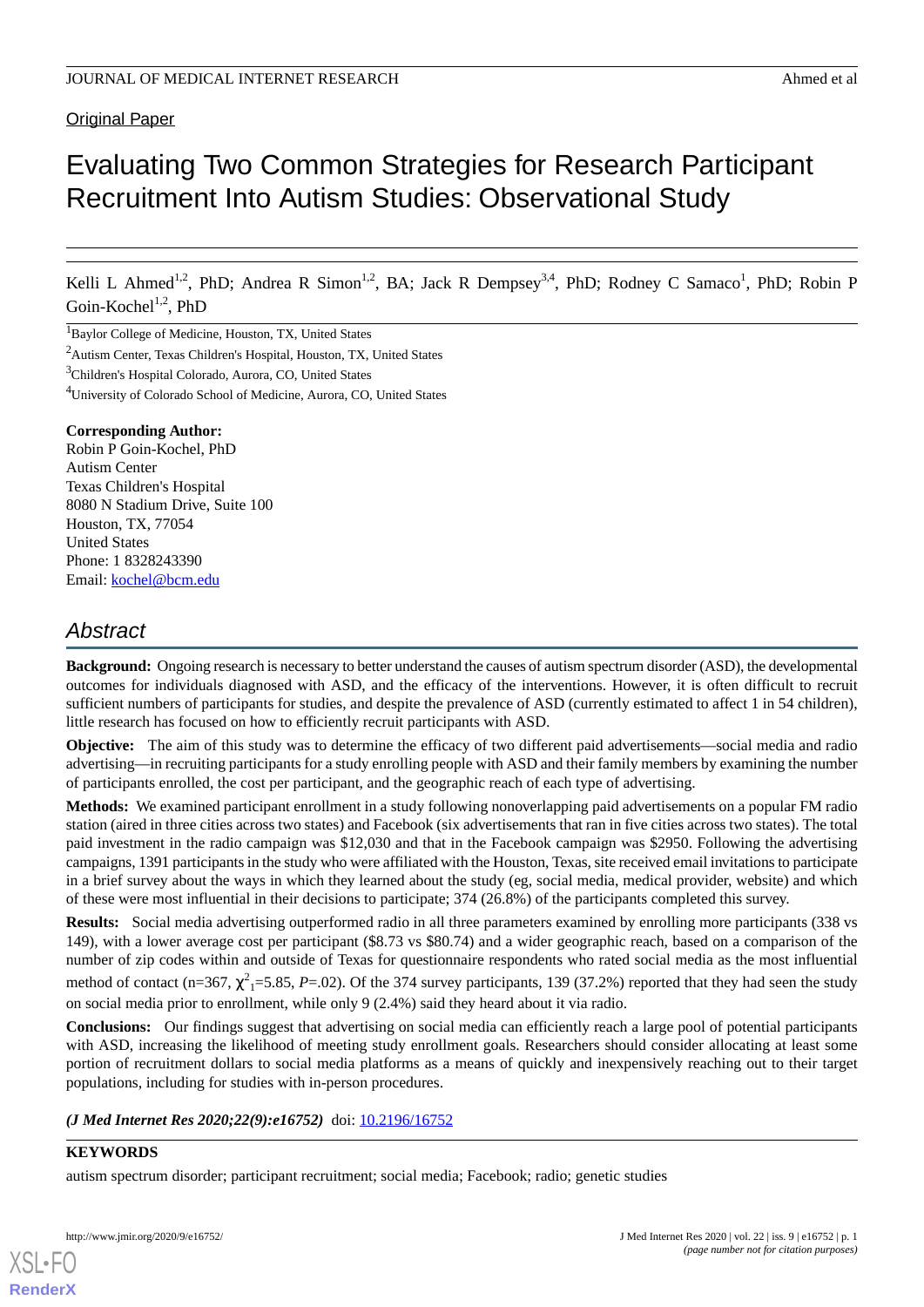# *Introduction*

#### **Background**

A genetic contribution to the development of autism spectrum disorder (ASD) has been well established; however, for the majority of individuals with ASD, the genetic contributions remain unknown [\[1](#page-7-0),[2\]](#page-7-1). Continued study of ASD is critical for identifying additional causal mechanisms as well as for developing and improving personalized treatment approaches that facilitate optimal outcomes. However, successful recruitment for such studies can be challenging and can require substantial time and financial investments [[3\]](#page-7-2). Using the National Library of Medicine clinical trials registry, Carlisle et al [[4\]](#page-7-3) showed that of 2579 phase 2 and 3 intervention clinical trials that closed in 2011, 19% terminated early because of low enrollment or enrolled less than 85% of their target enrollment numbers. A number of factors may contribute to recruitment challenges, including the demands of the study, the appeal of the advertisement, and importantly, the population being recruited. Understanding these factors and how they affect study enrollment is key to reducing the likelihood of underenrollment. Underenrolled studies consume resources that could be dedicated to other projects. Further, they may lack the statistical power necessary to uncover meaningful results and support the conclusions of the study [\[5](#page-7-4)]. Thus, understanding how to recruit participants *effectively* and *efficiently* is of the utmost importance to ensure successful completion of studies and to advance scientific knowledge [[6\]](#page-7-5).

Challenges in reaching clinical recruitment goals are ubiquitous; however, this is not due to lack of effort. Research teams have used a variety of recruitment methods to seek participants, with one such strategy being radio advertising. Recruiting for research through radio advertisements has been a popular strategy for decades [[7\]](#page-7-6), and its appeal lies in the ability to reach a wide audience with limited effort on behalf of the study team. According to a recent Nielsen report, nearly 92% of Americans are weekly radio listeners, with comparable listening rates across a variety of demographics (eg, sex, age cohort, and racial and ethnic groups [\[8](#page-7-7)]). Moreover, more than 93% of radio listeners continue to listen during commercials [[9\]](#page-7-8). However, reports using radio advertising for research recruitment show that it can be costly, ranging from \$80 to \$827 per enrolled participant [[10](#page-7-9)[-14](#page-7-10)]. In four of these studies, radio advertising was the most expensive recruitment strategy used [\[11](#page-7-11)-[14\]](#page-7-10). Additionally, the success of radio advertising in helping to achieve recruitment goals varies; in some published reports, radio advertising helped recruit the most participants of all strategies used  $[10,11,15]$  $[10,11,15]$  $[10,11,15]$  $[10,11,15]$  $[10,11,15]$ , while in another study, only 1 participant (0.2%) was recruited in this way  $[16]$  $[16]$ .

A modern recruitment strategy that has gained popularity in recent years is advertising on social media platforms, such as Facebook or Instagram. In the United States, 88% of people aged 18 to 29 years and 78% of people aged 30 to 49 years are connected to one or more social media platforms [\[17](#page-8-1)]. The most popular of these is Facebook, which is used by 68% of adults in the United States, 74% of whom visit the site daily [[17\]](#page-8-1). Indeed, in a review of 27 studies, advertising on Facebook for

 $XS$  $\cdot$ FC **[RenderX](http://www.renderx.com/)** research recruitment tended to be more time- and cost-effective than traditional research advertising strategies, with costs ranging from \$1.36 to \$110 per completed participant [[3\]](#page-7-2). Moreover, Facebook ads can be tailored to target a specific audience. Focusing on families managing ASD, research has shown that these parents often rely heavily on *other* parents of children with ASD for information and support, including via Facebook groups [[18-](#page-8-2)[20](#page-8-3)]. Collectively, this suggests that social media advertising may be a particularly appealing way to reach select audiences and broadly share information about research opportunities, including to parents of children with ASD.

#### **Purpose**

Despite the high prevalence of ASD (1 of every 54 children in the United States) [\[21\]](#page-8-4), there is a dearth of research that directly addresses how to best recruit participants with ASD and their families into research studies. In fact, to our knowledge, there is only one such report, which focused specifically on recruitment of Hispanic participants with ASD [\[22](#page-8-5)]. Thus, there is a great need for additional research that identifies the most effective recruitment strategies for participants with ASD. To this end, we examined two different mechanisms of paid advertising (radio and Facebook) in terms of number of participants recruited, cost, and geographic reach within the context of the SPARK (Simons Foundation Powering Autism Research for Knowledge) project. For the purposes of the current study, we focused on radio and Facebook recruitment strategies at the Houston SPARK site. Additionally, we solicited feedback from Houston-affiliated participants about their recruitment and enrollment experiences to compare against enrollment numbers and reflect participant perceptions about the most influential recruitment strategies.

#### **SPARK: Project Overview**

SPARK is a national, multi-site effort to enroll 50,000 individuals with ASD and their biological family members into a web-based genetic and phenotypic repository [\[23](#page-8-6)]. Briefly, more than 20 clinical sites across the United States form a clinical network to recruit potential participants and assist them throughout the enrollment process. SPARK participation is open to any individual living in the United States with a professional diagnosis of ASD or a dependent with a professional diagnosis of ASD. ASD diagnosis is ascertained through self-reporting, which has previously been shown to have >90% reliability [\[24\]](#page-8-7). Interested participants visit the study website, create a web-based profile, and complete the web-based enrollment forms to create a "primary" account. Because this "primary" account holder is required to be an independent adult, they can be either a parent or guardian of an individual with ASD or an independent adult with ASD. Once enrolled, each participating member of the family receives an at-home saliva collection kit with instructions on sample collection. Participants subsequently mail completed kits back to the laboratory for DNA analysis. Families can follow this process on their own or can contact a research coordinator for support.

At the Houston SPARK site, multiple strategies were used to recruit participants for SPARK; however, because existing literature suggested that the potential reach, popularity, and success of paid radio and Facebook campaigns may be similar,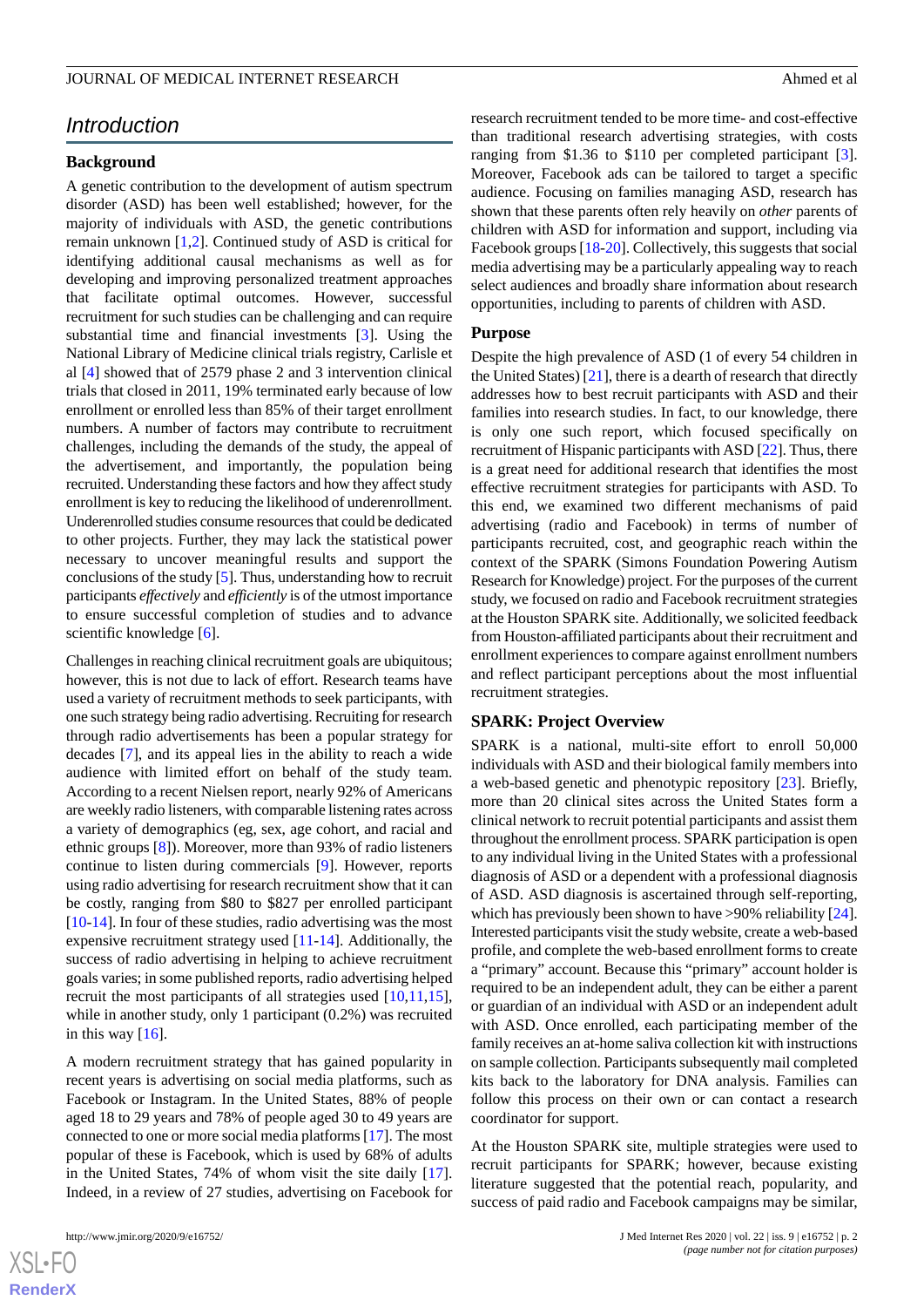these two approaches were singled out at the Houston site for further examination. Both campaigns occurred during nonoverlapping months within a 6-month timeframe, during which enrollment numbers were tracked daily through the web-based coordinator portal.

# *Methods*

## **Recruitment Strategies**

For the radio outreach, three FM radio campaigns were scheduled across two states (three cities) at a total investment of \$12,030. All three campaigns ran during a 4-week period between November 28 and December 26, 2016, on a popular station that played holiday music. The aired advertisement was 30 seconds long and ran a total of 342 times across markets. Interested radio listeners were invited to text the word "SPARK" to a short-code telephone number (555-888) to receive information about a web-based US autism research study. These "subscribers" received three immediate text messages with 1) the study's institutional review entity–approved call to action, 2) the hyperlinked URL to register on the internet, and 3) the research coordinator's contact information. Two weeks after texting the short-code, subscribers received an automated reminder message with the enrollment link to the study.

For the social media campaign, a series of six paid Facebook ads were placed across two states (five cities) between March 23 and May 22, 2017, at a total investment of \$2950. Five of these campaigns consisted of institutional review board–approved recruitment language, with a 2:07 minute video of the principal investigator at the Houston site explaining the study, while one campaign used the approved call-to-action language and an image to invite participants to enroll in person with the assistance of the study team. The geographic radius, campaign length, and dollar investment for each Facebook campaign varied slightly. However, all six campaigns were targeted using identical audience criteria for adults aged 22 to 55 years with interests in autism awareness organizations or special education. The Facebook ads targeted individuals who previously endorsed interest in the National Autism Association, World Autism Day, National Autistic Society, Special Education, Autism Spectrum Awareness, Stand Up for Autism, Asperger syndrome awareness, Autism Community Network, Autism Awareness, Autism Society of America, or Autism Speaks.

During both paid advertising campaigns, a minimal number of other traditional recruitment methods were used simultaneously. For example, flyers were posted in the clinic before, during, and between the two campaigns. Other "background"

recruitment methods included physician referral, word of mouth, and information about the project on the clinic's website. These efforts were not consistently tracked; however, they remained consistent throughout both the radio and social media campaigns.

#### **Questionnaire**

Study data were collected and managed using Research Electronic Data Capture (REDCap) tools hosted at Texas Children's Hospital [\[25](#page-8-8)]. The questionnaire ascertained information about the participants'recruitment and enrollment experiences with SPARK, including all the ways they heard about the project before creating their web-based profile and which way was most influential in their decision to enroll. An invitation with a link to the questionnaire was emailed to the primary account holders, followed by three additional email reminders that were each sent one week apart.

#### **Participants**

The sampling pool for the questionnaire consisted of 1391 primary account holders affiliated with the Houston SPARK site who enrolled and consented to providing a saliva sample between April 21, 2016, and February 29, 2018. These participants received an invitation via email to complete a questionnaire about their recruitment and enrollment experiences with SPARK. A total of 374/1391 (26.8%) participants responded (see [Table 1\)](#page-3-0). The mean age of the 1391 respondents was 39 years (SD 8.7), 91% (1266/1391) identified as female, and 96% (1335/1391) were the parent or grandparent of a person with ASD, while 11 (3%) reported that they themselves had ASD (mean 30 years, SD 10.1 years). The mean age of the individuals with ASD (n=404, including the 11 independent adults) at the time of survey completion was 9.9 years (SD 6.6 years). On average, the 374 survey respondents reported a total of four people living in their household, with between 2 and 3 people participating in the SPARK study; 38 people (10.2%) reported that more than one person with ASD lived in their home.

#### **Demographic Information**

Race and ethnicity data were gathered for SPARK participants through two sources. For participants who are also affiliated with our clinical site, we obtained race and ethnicity data through our Epic medical record system. Additionally, SPARK distributed a survey in July 2017 to allow families to voluntarily provide race and ethnicity data. The demographic data for the state of Texas were obtained from the US census website [[26\]](#page-8-9). Approved researchers can obtain the SPARK population dataset described in this study by applying at the Simons Institute Autism Research Initiative portal [\[27](#page-8-10)].

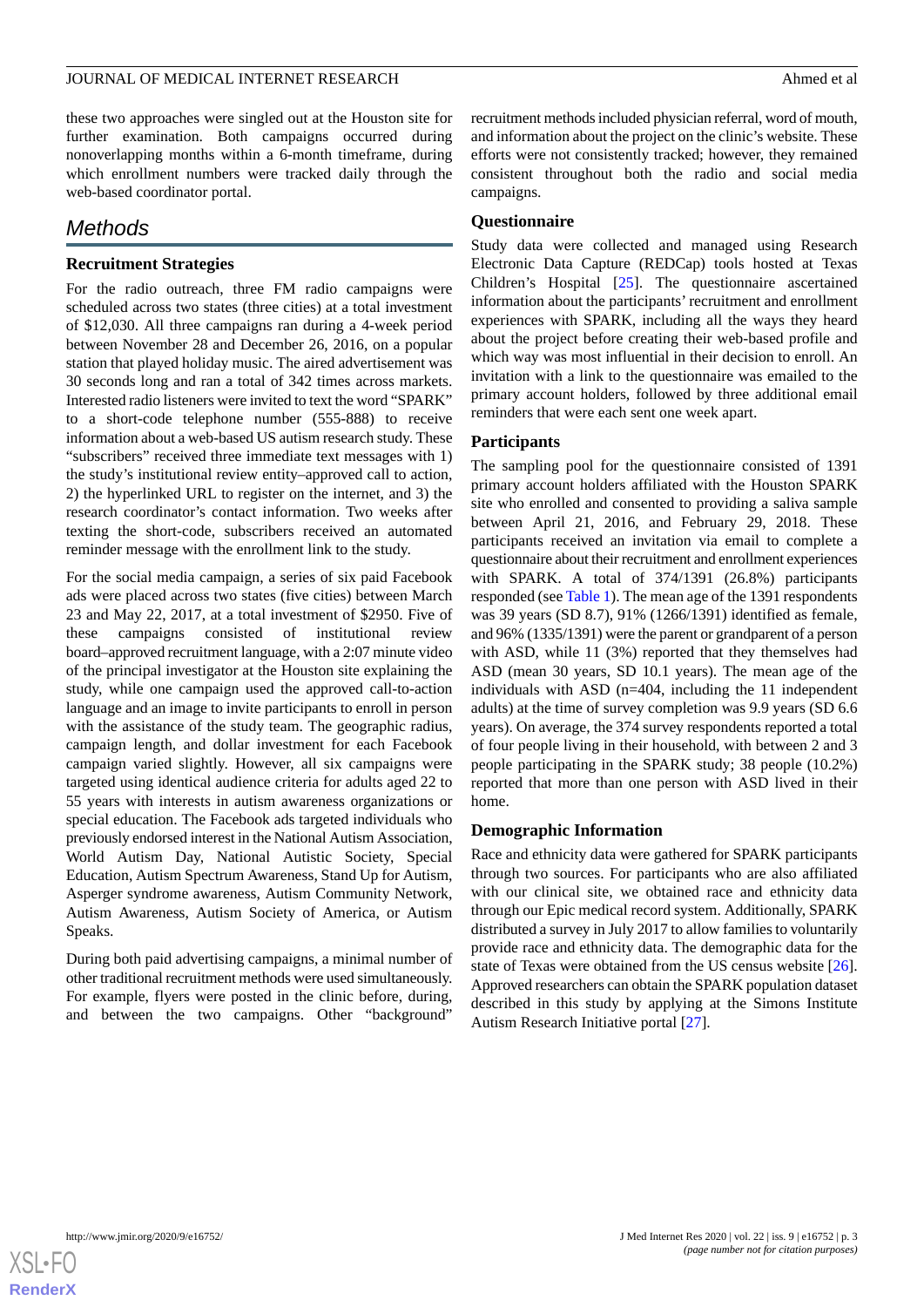#### JOURNAL OF MEDICAL INTERNET RESEARCH Ahmed et al.

<span id="page-3-0"></span>Table 1. Demographics of the survey recipients (N=1391), n (%).

| Characteristic                        | Survey responders $(n=374)$ | Survey nonresponders $(n=1017)$ |  |  |  |
|---------------------------------------|-----------------------------|---------------------------------|--|--|--|
| Race                                  |                             |                                 |  |  |  |
| White                                 | 243(65.0)                   | 536 (52.7)                      |  |  |  |
| <b>Black or African American</b>      | 36(9.6)                     | 92(9.0)                         |  |  |  |
| Asian or Pacific Islander             | 15(4.0)                     | 35(3.4)                         |  |  |  |
| Native American or American Indian    | 2(0.5)                      | $1 (\le 0.1)$                   |  |  |  |
| More than one race                    | 25(6.7)                     | 39(3.8)                         |  |  |  |
| Other                                 | 13(3.5)                     | 17(1.7)                         |  |  |  |
| Data unavailable                      | 40(10.7)                    | 297 (29.2)                      |  |  |  |
| <b>Ethnicity</b>                      |                             |                                 |  |  |  |
| Hispanic                              | 108(35.2)                   | 252(35.0)                       |  |  |  |
| <b>Highest level of education</b>     |                             |                                 |  |  |  |
| High school diploma, $GEDa$ , or less | 31(8.3)                     | $N/A^b$                         |  |  |  |
| Some college, no degree               | 88 (23.5)                   | N/A                             |  |  |  |
| Associate's degree                    | 54 (14.4)                   | N/A                             |  |  |  |
| Bachelor's degree                     | 101(27.0)                   | N/A                             |  |  |  |
| Graduate degree                       | 100(27.0)                   | N/A                             |  |  |  |

<sup>a</sup>GED: General Education Development.

 $b_{N/A}$ : not applicable.

#### **Data Analysis**

To determine the number of participants from the radio campaign, we included any enrollments during the campaign, which lasted one month, as well as during the month following the campaign. This allowed all subscribers to receive a two-week reminder about enrollment and gave them an additional two weeks to enroll. More simply, any participant who enrolled in SPARK from November 28, 2016, through January 31, 2017, was counted for the radio campaign. To keep the amount of time consistent between the radio and Facebook campaign groups, we only counted participants who enrolled during the Facebook campaign itself, which ran for two months, from March 23 to May 22, 2017. Participants from both campaigns were given a deadline of October 30, 2017, to return the saliva kit for the individual with ASD.

To determine the effectiveness of each recruitment campaign, we examined three factors: number of participants, cost, and geographic reach. Two different numbers of participants were examined: the number of individuals with ASD who were enrolled and returned the saliva kit to the lab during the course of each campaign, and the number of primary account holders who reported on the questionnaire that they had heard about the study on radio or social media before registering. The cost per participant was determined by dividing the total cost of the campaign by the number of individuals with ASD who enrolled

on the internet during that campaign. Geographic reach was examined using the Mapping toolbox in MATLAB (R2018b, MathWorks) to plot the zip codes provided by participants upon registration by latitude and longitude [\[23](#page-8-6)]. Using the zip codes provided by the survey participants, the numbers of zip codes in Texas versus outside of Texas were compared using chi-square analysis for the participants who responded that social media was their most influential method of contact.

# *Results*

#### **Number of Participants Recruited**

#### *Radio and Facebook Campaigns*

Across the six-month time period encompassing both the radio and Facebook advertising campaigns, 568 individuals with ASD enrolled in the SPARK project. Of those 568 individuals, 520 (91.5%) also consented to providing a saliva sample, and 295 saliva kits were returned for an individual with ASD (as of October 30, 2017). During the radio advertising campaign, 378 people texted the short code, and 149 individuals with ASD were enrolled in the study; 140 of these individuals (94.0%) consented to providing a saliva sample, and 83 (55.7%) ultimately returned the saliva kit. During the Facebook campaign, 338 people with ASD were enrolled, of whom 312 (92.3%) consented to providing a saliva sample and 167 (49.4%) returned the saliva kit (see [Tables 2](#page-4-0) and [3\)](#page-4-1).

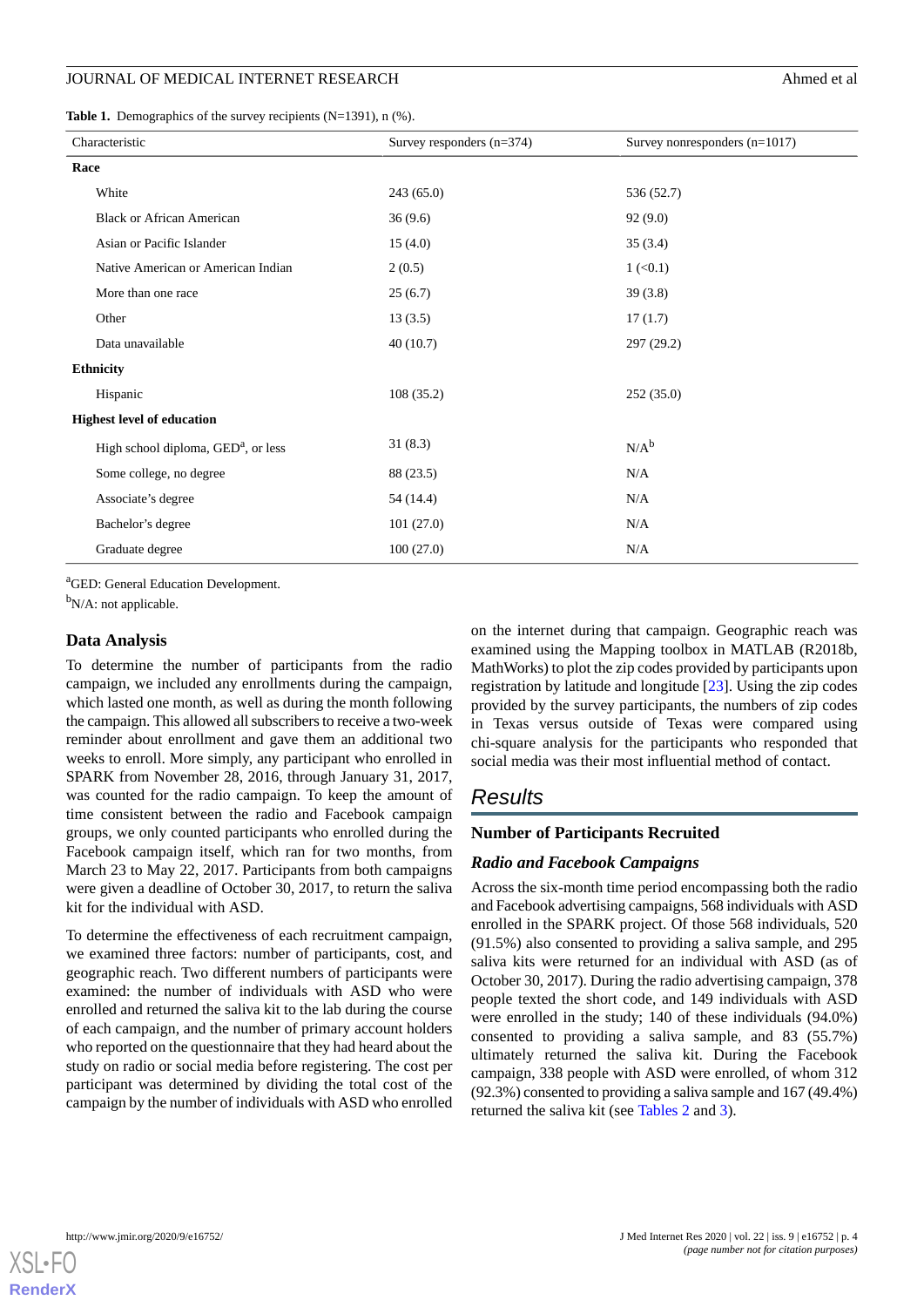## JOURNAL OF MEDICAL INTERNET RESEARCH Ahmed et al.

<span id="page-4-0"></span>**Table 2.** Number of participants enrolled during and between the media campaigns.

| Participants                     | Radio campaign<br>$(11/28/2016-01/31/2017)$ | Time between campaigns<br>$(02/01/2017 - 03/22/2017)$ | Social media campaign<br>$(03/23/2017 - 05/23/2017)$ | Total sample<br>$(03/01/2016 - 12/31/2018)$ |
|----------------------------------|---------------------------------------------|-------------------------------------------------------|------------------------------------------------------|---------------------------------------------|
| Enrolled, n                      | 149                                         | -81                                                   | 338                                                  | 2051                                        |
| Consented to DNA test, $n$ $%$ ) | 140 (94.0)                                  | 68 (84.0)                                             | 312 (92.3)                                           | 1925 (93.9)                                 |
| Returned saliva kit, n (%)       | 83 (55.7)                                   | 45(55.6)                                              | 167(49.4)                                            | 1126 (54.9)                                 |

<span id="page-4-1"></span>**Table 3.** Race and ethnicity of participants from media campaigns compared to the population of Texas.

|                  | Characteristic                        | Radio campaign<br>$(11/28/2016 - 01/31/2017)$ ;<br>$n=149$ , n $(\% )$ | Time between campaigns<br>$(02/01/2017 - 03/22/2017)$ ;<br>$n=81$ , n $(\%)$ | Social media campaign<br>(03/23/2017-05/23/2017;<br>$n=338$ , n $(\% )$ | Total sample<br>$(03/01/2016 -$<br>12/31/2018;<br>$n=2051$ , n $(\% )$ | Texas, %<br>$\lceil 26 \rceil$ |
|------------------|---------------------------------------|------------------------------------------------------------------------|------------------------------------------------------------------------------|-------------------------------------------------------------------------|------------------------------------------------------------------------|--------------------------------|
| Race             |                                       |                                                                        |                                                                              |                                                                         |                                                                        |                                |
|                  | White                                 | 84 (75.0)                                                              | 48 (75.0)                                                                    | 191 (74.9)                                                              | 1155 (73.4)                                                            | 78.8                           |
|                  | <b>Black or African American</b>      | 12(10.7)                                                               | 5(7.8)                                                                       | 33(12.9)                                                                | 198 (12.6)                                                             | 12.8                           |
|                  | Asian or Pacific Islander             | 8(7.1)                                                                 | 4(6.3)                                                                       | 6(2.4)                                                                  | 73 (4.6)                                                               | 5.3                            |
|                  | Native American or American<br>Indian | 0(0.0)                                                                 | 0(0.0)                                                                       | 0(0.0)                                                                  | 4(0.3)                                                                 | 1.0                            |
|                  | More than one race                    | 5(4.5)                                                                 | 4(6.3)                                                                       | 18(7.1)                                                                 | 92(5.8)                                                                | 2.0                            |
|                  | Other                                 | 3(2.7)                                                                 | 3(4.7)                                                                       | 7(2.7)                                                                  | 52(3.3)                                                                | N/A                            |
|                  | Data unavailable                      | 37(24.8)                                                               | 17(21.0)                                                                     | 83 (24.6)                                                               | 477 (23.3)                                                             | N/A                            |
| <b>Ethnicity</b> |                                       |                                                                        |                                                                              |                                                                         |                                                                        |                                |
|                  | Hispanic                              | 41(35.0)                                                               | 25(39.7)                                                                     | 73 (28.5)                                                               | 546 (34.3)                                                             | 39.4                           |
|                  | Non-Hispanic                          | 76(65.0)                                                               | 38(60.3)                                                                     | 183 (71.5)                                                              | 1044(65.7)                                                             | N/A                            |
|                  | Data unavailable                      | 32(21.5)                                                               | 18(22.2)                                                                     | 82 (24.3)                                                               | 461 (22.5)                                                             | N/A                            |

## *Questionnaire Respondents*

<span id="page-4-2"></span>Among the 374 participants who responded to the REDCap questionnaire, 139 (37.2%) reported seeing the study advertised via social media prior to registering. Among this group, 75/139 (54.0%) rated this form of contact as the most influential in their decision to enroll. In contrast, only 9/374 survey respondents (2.4%) reported hearing the advertisement for the study over the radio, and among this group, 6 (66.7%) said that this form of contact was the most influential.

#### **Cost**

As depicted in [Figure 1](#page-4-2), at an investment of \$12,030 for radio, the cost per enrolled participant with ASD was \$80.74 (\$12,030/149). The cost of the Facebook campaign was \$2950, for a per-participant cost of \$8.73 (\$2950/338).

Figure 1. Comparison of the cost-efficiency of the Facebook and radio advertising campaigns.



[XSL](http://www.w3.org/Style/XSL)•FO **[RenderX](http://www.renderx.com/)**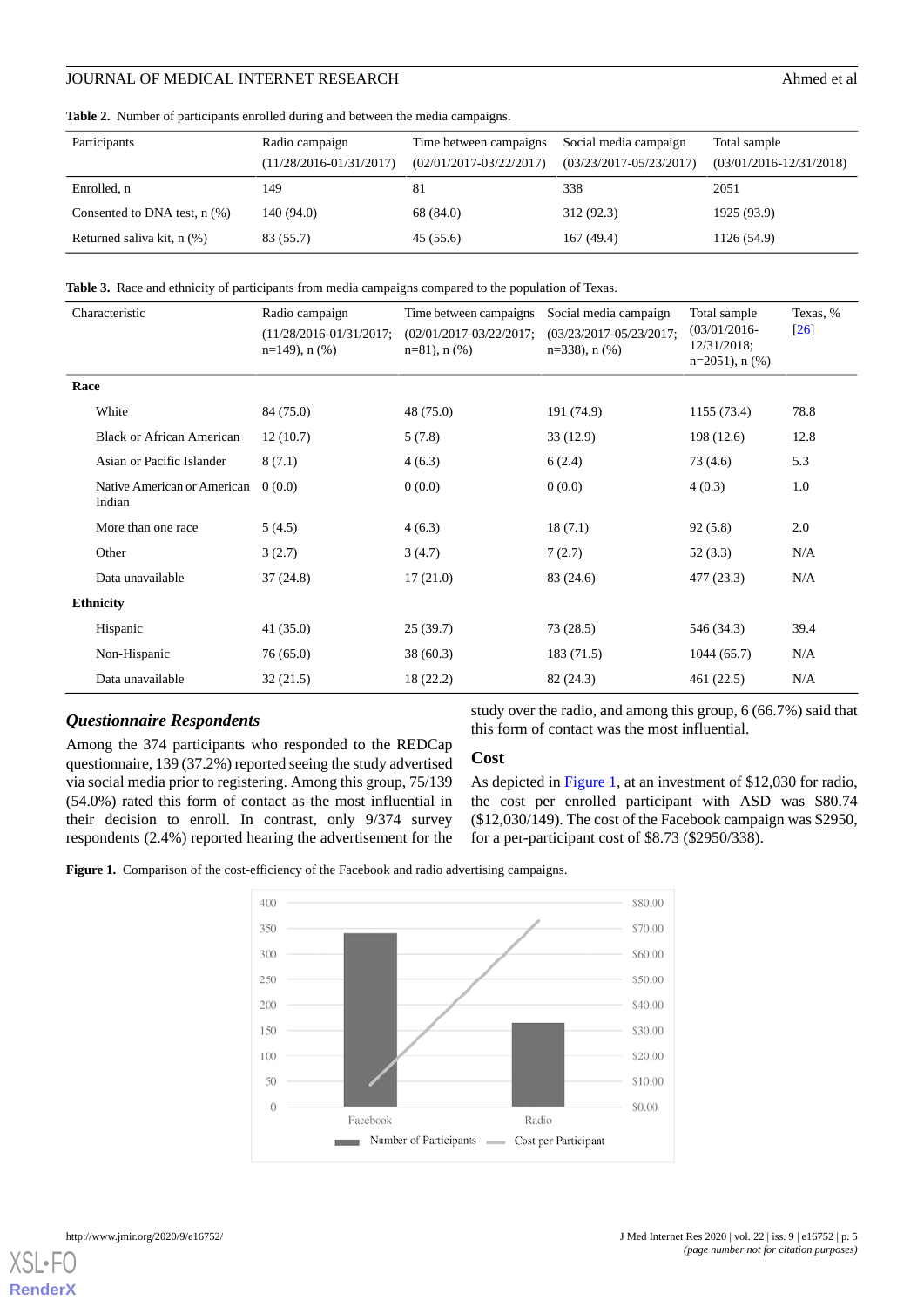## JOURNAL OF MEDICAL INTERNET RESEARCH Ahmed et al.

# **Geographic Reach**

Participants who enrolled in the SPARK project during the radio campaign were associated with 113 zip codes ([Figure 2\)](#page-5-0). These included the two states in which the radio campaign took place, plus four additional states. However, during the Facebook campaign, enrollment profiles were created from 208 zip codes across 16 states: the 2 states where the campaigns occurred, plus 14 additional states. Among participants who completed the REDCap questionnaire, those who identified social media as the most influential form of contact exhibited significant geographic differences compared to the rest of the sample. Of the individuals most influenced by social media, 13% indicated residence in a state outside of Texas, compared to only 5% of those most influenced by other strategies (n=367,  $\chi^2$ <sub>1</sub>=5.85, *P*=.02). There were no significant differences between these groups in terms of the likelihood to return saliva samples, racial or ethnic composition, or educational level. Only six participants endorsed radio advertisements as the most influential method of contact; this small subsample precluded comparable analyses for this recruitment method.

<span id="page-5-0"></span>**Figure 2.** Comparison of the geographic reach of the radio and Facebook advertising campaigns.



 $X$ SL•F **[RenderX](http://www.renderx.com/)**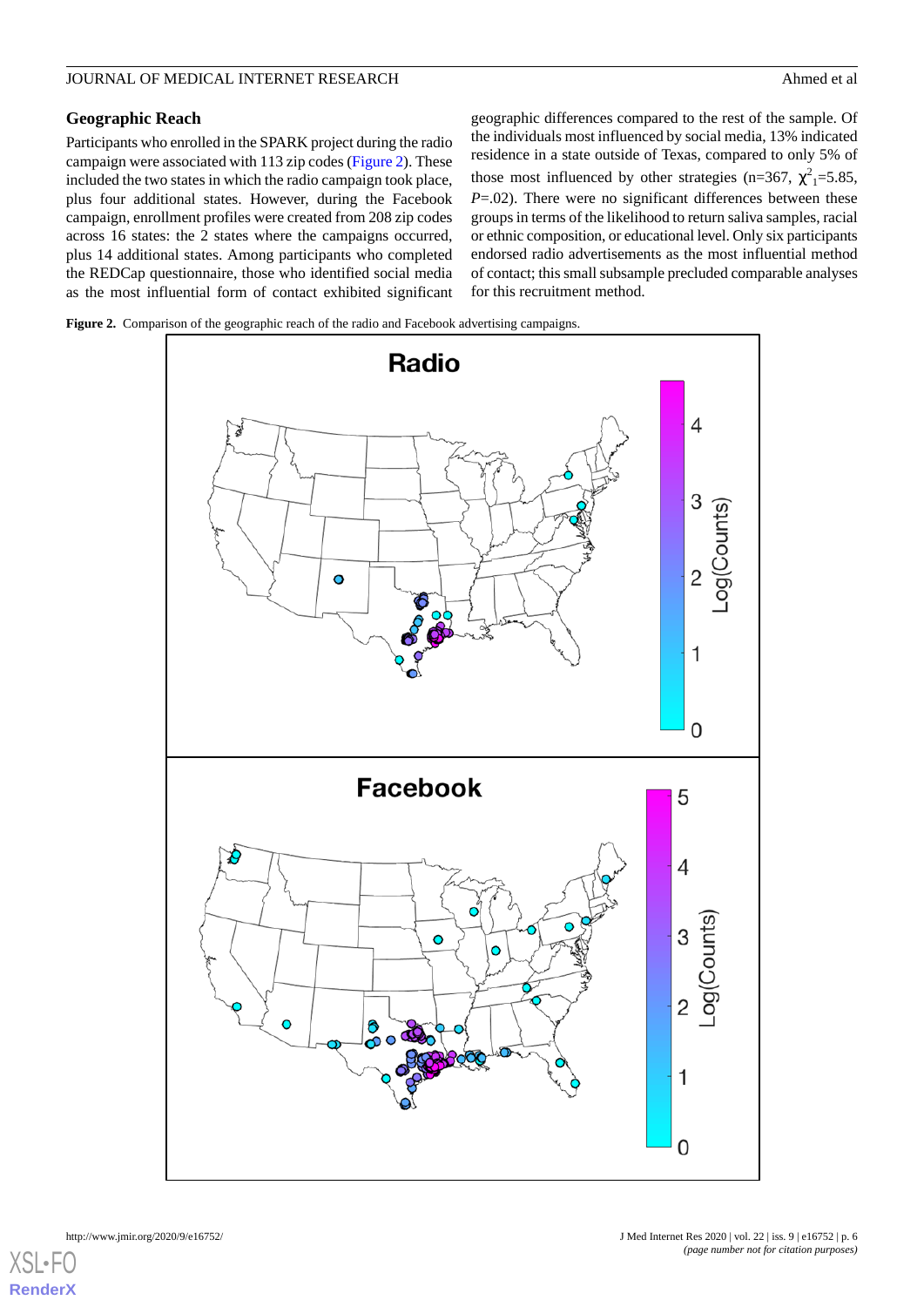# *Discussion*

#### **Principal Results**

In this study, we sought to determine the effectiveness of two paid advertising campaigns for recruitment in a web-based autism study. The results clearly demonstrated that paid advertising on social media substantially outperformed paid advertising on radio for the SPARK project. This was shown across the three examined parameters of numbers of enrolled participants, cost, and geographic reach. More than twice as many individuals with ASD were enrolled in the project during the social media campaign, and over half of the individuals who learned about SPARK via social media indicated that this form of contact was the most influential in their decision to participate. The Facebook campaign also proved to be more cost-effective; advertising on radio cost almost 10 times as much per enrolled participant as advertising on social media. Finally, the zip codes provided by the participants when they enrolled on the internet showed that social media had a much broader geographic reach than radio; participants enrolled via Facebook from 14 states *outside* the 2 states where the advertisements originated, compared to only 4 outside states for the radio campaign.

Several reasons could explain the success of Facebook advertising compared to radio advertising for recruiting SPARK participants. First, advertisements on social media can be tailored specifically to people who meet certain criteria. The advertisements used here were targeted to participants within a specified age range who had already endorsed having an interest in ASD or special needs. This allowed our study team to avoid wasting "paid impressions" on people who were not likely to be interested in participating, which was not possible with the radio advertising campaign.

Another likely reason that Facebook outperformed radio is its ability to expand the reach of an advertisement through a single click. Paid Facebook advertisements can be easily shared to additional profiles, pages, and groups, yielding many additional "organic impressions" for paid content at no extra cost. One Facebook share can reach hundreds or even thousands of other people depending on that person's social circle and, if it is shared again, a virtual snowball phenomenon can emerge. This organic sharing process is also likely the reason we received so many registrations from states in which we did not advertise. Indeed, this particular advertisement received hundreds of shares and comments, and often the person sharing would "tag" people they thought would be interested in the advertisement, causing a personalized notification to be sent directly to that individual. In contrast, radio advertising is not easily shared and is certainly not shareable in real time. Furthermore, in radio advertising, a specific number of ad placements is agreed upon ahead of time by all parties, with no possibility of free "organic impressions." Additionally, while both paid advertisements are technically temporary, when paid content is shared organically on Facebook, it becomes semipermanent. When the advertisement is shared to a person's profile, page, or group, it will stay there until it is deleted or until newer content pushes it down the timeline feed. This allowed our Facebook advertisements to remain influential

even after the advertising campaign technically ended (profiles created after the paid campaign period were omitted in the current study).

Finally, the success of the Facebook campaign may also be due to the social influence of social media. When listening to the radio, one cannot easily connect with other listeners. However, social networking sites allow individuals to instantly connect and communicate with other people anywhere in the world. Parents of children with special needs, including ASD, have been shown to frequently turn to other parents as sources of information and to heavily use online support groups, such as those on Facebook [[18-](#page-8-2)[20](#page-8-3)]. Indeed, our ad was shared in many online autism support groups, yielding additional organic impressions to a targeted audience who may have already been accustomed to receiving health-related advice and information from other parents in this way [[18\]](#page-8-2). Further, studies have shown that our social networks can influence a wide range of behaviors, including offline behaviors such as exercise frequency [[28\]](#page-8-11). Participation in a research study may thus also be influenced by a person in an individual's social network sharing information about the study.

#### **Limitations**

Although we were able to demonstrate the value of paid advertisements on social media for research recruitment, this study has a number of limitations. First, participants were not asked at the time of enrollment how they heard about the study; therefore, it is possible that participants who enrolled during the campaigns heard about SPARK through other mechanisms mentioned earlier, such as flyers, word of mouth, or the clinic website. However, these "background" recruitment efforts were consistent for both campaigns and thus were not expected to differentially impact the results. Furthermore, participants completed the REDCap survey up to one year post-enrollment, which may have affected the accuracy of the participants' responses. However, the data from the questionnaire and the number of participants who enrolled during the campaigns are consistent with each other, with a clear advantage seen in social media recruitment in both cases.

#### **Conclusions**

Despite the rising prevalence of ASD in the United States and our limited understanding of its causes, there is a surprising lack of studies examining how to recruit families with ASD into research studies. Because ASD is a heterogeneous condition both phenotypically and genetically, the sample size for etiological studies must be large, and efficiently recruiting participants will continue to be of primary importance. Understanding how to quickly enroll eligible participants allows research to progress more rapidly, bolstering the likelihood of success in understanding and treating ASD and related conditions. We concluded that participant recruitment via social media—specifically Facebook advertising—was superior to radio outreach across multiple parameters (participant numbers, cost, and geographic reach) for a web-based ASD-focused study that included submission of saliva samples for genetic analysis. Research teams attempting to target individuals with ASD should consider Facebook and other social media platforms as a viable, cost-effective recruitment strategy, including projects

```
XS\cdotFC
RenderX
```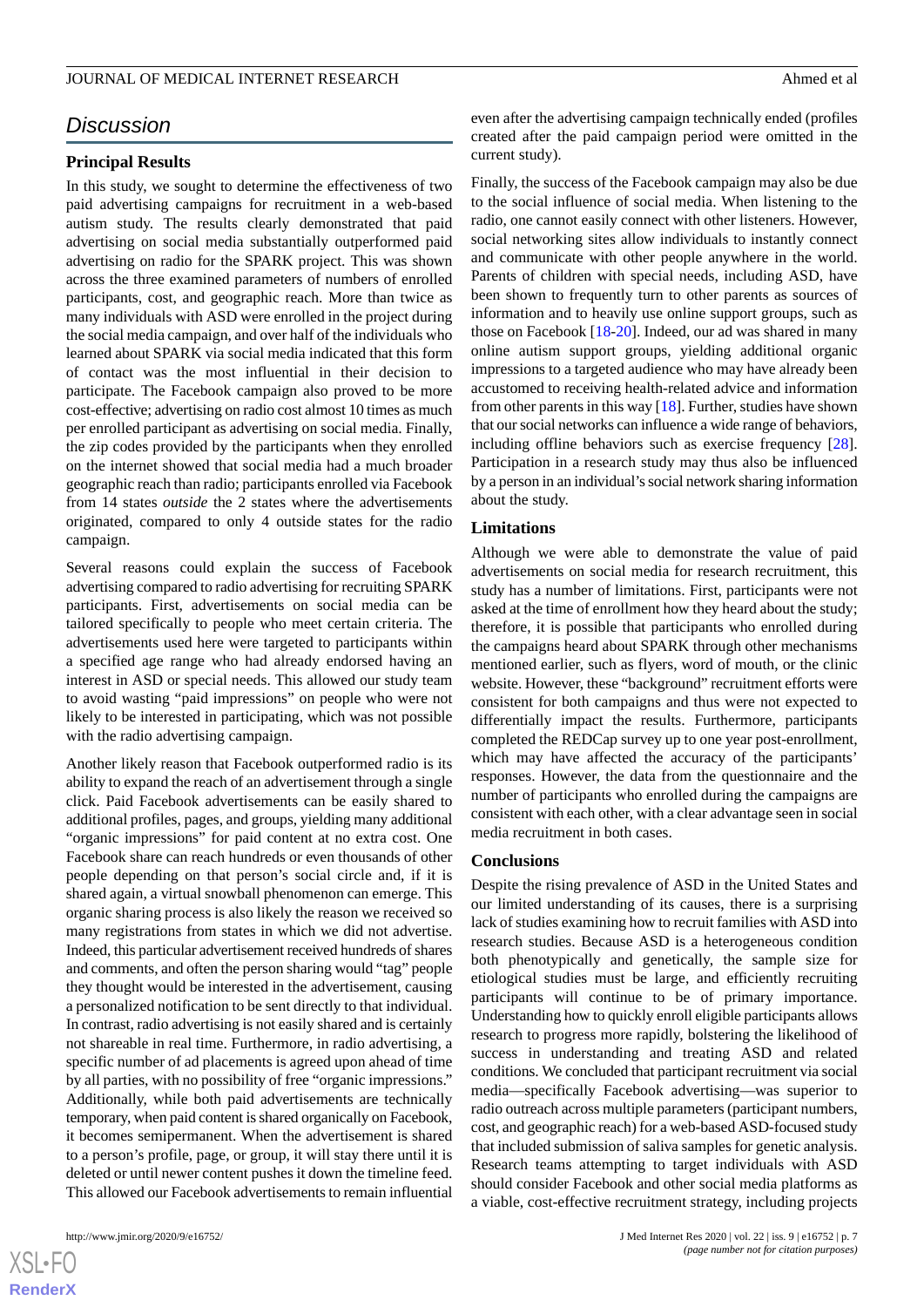that have offline components (eg, clinical assessments and medical procedures).

Future efforts should examine whether the success in Facebook advertising described here can be replicated in other types of studies, such as those with wholly in-person procedures, and in different patient populations. Additionally, it will be important to similarly evaluate the success of other common recruitment strategies, such as printed materials (eg, brochures and fliers), community events, or provider referrals, across multiple parameters; also, it should be determined which combinations of recruitment strategies yield the greatest return on investment. Collectively, this type of research stands to inform best practices with regard to efficient, cost-effective recruitment strategies that ensure the successful completion of studies and subsequent advancement of scientific knowledge.

# **Acknowledgments**

This work was supported by a grant from the Simons Foundation (SFARI #385052, RPG-K). We are grateful to all the families in SPARK, the SPARK clinical sites, and SPARK staff. We appreciate the access to phenotypic data on the Simons Foundation Autism Research Initiative (SFARI) Base. This research was also partially supported by the Intellectual and Developmental Disabilities Research Center (1U54 HD083092) at Baylor College of Medicine.

# **Conflicts of Interest**

<span id="page-7-0"></span>RPGK contracted with Yamo Pharmaceuticals to consult on clinical trial design.

# <span id="page-7-1"></span>**References**

- 1. Geschwind DH. Genetics of autism spectrum disorders. Trends Cogn Sci 2011 Sep;15(9):409-416 [\[FREE Full text](http://europepmc.org/abstract/MED/21855394)] [doi: [10.1016/j.tics.2011.07.003\]](http://dx.doi.org/10.1016/j.tics.2011.07.003) [Medline: [21855394](http://www.ncbi.nlm.nih.gov/entrez/query.fcgi?cmd=Retrieve&db=PubMed&list_uids=21855394&dopt=Abstract)]
- <span id="page-7-2"></span>2. Quesnel-Vallières M, Weatheritt RJ, Cordes SP, Blencowe BJ. Autism spectrum disorder: insights into convergent mechanisms from transcriptomics. Nat Rev Genet 2019 Jan 2;20(1):51-63. [doi: [10.1038/s41576-018-0066-2](http://dx.doi.org/10.1038/s41576-018-0066-2)] [Medline: [30390048](http://www.ncbi.nlm.nih.gov/entrez/query.fcgi?cmd=Retrieve&db=PubMed&list_uids=30390048&dopt=Abstract)]
- <span id="page-7-3"></span>3. Thornton L, Batterham PJ, Fassnacht DB, Kay-Lambkin F, Calear AL, Hunt S. Recruiting for health, medical or psychosocial research using Facebook: Systematic review. Internet Interv 2016 May;4:72-81 [\[FREE Full text\]](https://linkinghub.elsevier.com/retrieve/pii/S2214-7829(15)30016-6) [doi: [10.1016/j.invent.2016.02.001](http://dx.doi.org/10.1016/j.invent.2016.02.001)] [Medline: [30135792\]](http://www.ncbi.nlm.nih.gov/entrez/query.fcgi?cmd=Retrieve&db=PubMed&list_uids=30135792&dopt=Abstract)
- <span id="page-7-5"></span><span id="page-7-4"></span>4. Carlisle B, Kimmelman J, Ramsay T, MacKinnon N. Unsuccessful trial accrual and human subjects protections: an empirical analysis of recently closed trials. Clin Trials 2015 Feb 04;12(1):77-83 [[FREE Full text\]](http://europepmc.org/abstract/MED/25475878) [doi: [10.1177/1740774514558307](http://dx.doi.org/10.1177/1740774514558307)] [Medline: [25475878](http://www.ncbi.nlm.nih.gov/entrez/query.fcgi?cmd=Retrieve&db=PubMed&list_uids=25475878&dopt=Abstract)]
- <span id="page-7-6"></span>5. Torgerson JS, Arlinger K, Käppi M, Sjöström L. Principles for Enhanced Recruitment of Subjects in a Large Clinical Trial. Control Clin Trials 2001 Oct;22(5):515-525. [doi: [10.1016/s0197-2456\(01\)00165-9](http://dx.doi.org/10.1016/s0197-2456(01)00165-9)]
- <span id="page-7-7"></span>6. Nasser N, Grady D, Balke CW. Commentary: Improving Participant Recruitment in Clinical and Translational Research. Academic Medicine 2011;86(11):1334-1335. [doi: [10.1097/acm.0b013e3182302831\]](http://dx.doi.org/10.1097/acm.0b013e3182302831)
- <span id="page-7-8"></span>7. Schrott HG, Merideth N. Recruitment by screening entire communities. The Iowa Lipid Research Clinic Experience. Circulation 1982 Dec;66(6 Pt 2):IV23-IV26. [Medline: [7127714](http://www.ncbi.nlm.nih.gov/entrez/query.fcgi?cmd=Retrieve&db=PubMed&list_uids=7127714&dopt=Abstract)]
- <span id="page-7-9"></span>8. State of the Media: Audio Today. The Nielsen Group. 2014. URL: [http://www.nielsen.com/us/en/insights/reports/2014/](http://www.nielsen.com/us/en/insights/reports/2014/state-of-the-media-audio-today-2014) [state-of-the-media-audio-today-2014](http://www.nielsen.com/us/en/insights/reports/2014/state-of-the-media-audio-today-2014) [accessed 2018-10-23]
- <span id="page-7-11"></span>9. Generali P, Kurtzman W, Rose B. What Happens When The Spots Come On: 2011 Edition. Coleman Insights. 2011. URL: <http://colemaninsights.com/wp-content/uploads/2013/07/What-Happens-When-The-Spots-Come-On-2011-Edition.pdf> [accessed 2018-07-01]
- 10. Boyle RG, Enstad C, Asche SE, Thoele MJ, Sherwood NE. Evaluating strategies and costs to recruit smokeless tobacco users. Addict Behav 2007 Dec;32(12):3088-3092. [doi: [10.1016/j.addbeh.2007.06.005](http://dx.doi.org/10.1016/j.addbeh.2007.06.005)] [Medline: [17602843\]](http://www.ncbi.nlm.nih.gov/entrez/query.fcgi?cmd=Retrieve&db=PubMed&list_uids=17602843&dopt=Abstract)
- 11. Cambron JA, Dexheimer JM, Chang M, Cramer GD. Recruitment methods and costs for a randomized, placebo-controlled trial of chiropractic care for lumbar spinal stenosis: a single-site pilot study. J Manipulative Physiol Ther 2010 Jan;33(1):56-61. [doi: [10.1016/j.jmpt.2009.11.002](http://dx.doi.org/10.1016/j.jmpt.2009.11.002)] [Medline: [20114101](http://www.ncbi.nlm.nih.gov/entrez/query.fcgi?cmd=Retrieve&db=PubMed&list_uids=20114101&dopt=Abstract)]
- <span id="page-7-10"></span>12. Heard A, March R, Maguire P, Reilly P, Helmore J, Cameron S, et al. Recruitment strategies for an osteoporosis clinical trial: analysis of effectiveness. Australas J Ageing 2012 Sep;31(3):176-180. [doi: [10.1111/j.1741-6612.2011.00573.x](http://dx.doi.org/10.1111/j.1741-6612.2011.00573.x)] [Medline: [22950589](http://www.ncbi.nlm.nih.gov/entrez/query.fcgi?cmd=Retrieve&db=PubMed&list_uids=22950589&dopt=Abstract)]
- <span id="page-7-12"></span>13. Williams MT, Proetto D, Casiano D, Franklin ME. Recruitment of a hidden population: African Americans with obsessive-compulsive disorder. Contemp Clin Trials 2012 Jan;33(1):67-75 [\[FREE Full text](http://europepmc.org/abstract/MED/21983626)] [doi: [10.1016/j.cct.2011.09.001\]](http://dx.doi.org/10.1016/j.cct.2011.09.001) [Medline: [21983626](http://www.ncbi.nlm.nih.gov/entrez/query.fcgi?cmd=Retrieve&db=PubMed&list_uids=21983626&dopt=Abstract)]
- 14. Wise LA, Rothman KJ, Mikkelsen EM, Stanford JB, Wesselink AK, McKinnon C, et al. Design and Conduct of an Internet-Based Preconception Cohort Study in North America: Pregnancy Study Online. Paediatr Perinat Epidemiol 2015 Jul;29(4):360-371 [[FREE Full text\]](http://europepmc.org/abstract/MED/26111445) [doi: [10.1111/ppe.12201](http://dx.doi.org/10.1111/ppe.12201)] [Medline: [26111445](http://www.ncbi.nlm.nih.gov/entrez/query.fcgi?cmd=Retrieve&db=PubMed&list_uids=26111445&dopt=Abstract)]
- 15. Blaisdell L, Siewers A, Gagnon PC, Farina-Henry E, Begley J. Use of multi-modal community outreach and media to support recruitment in the National Children's Study. J Commun Healthc 2014 Dec 04;7(4):303-310. [doi: [10.1179/1753807614y.0000000064\]](http://dx.doi.org/10.1179/1753807614y.0000000064)

[XSL](http://www.w3.org/Style/XSL)•FO **[RenderX](http://www.renderx.com/)**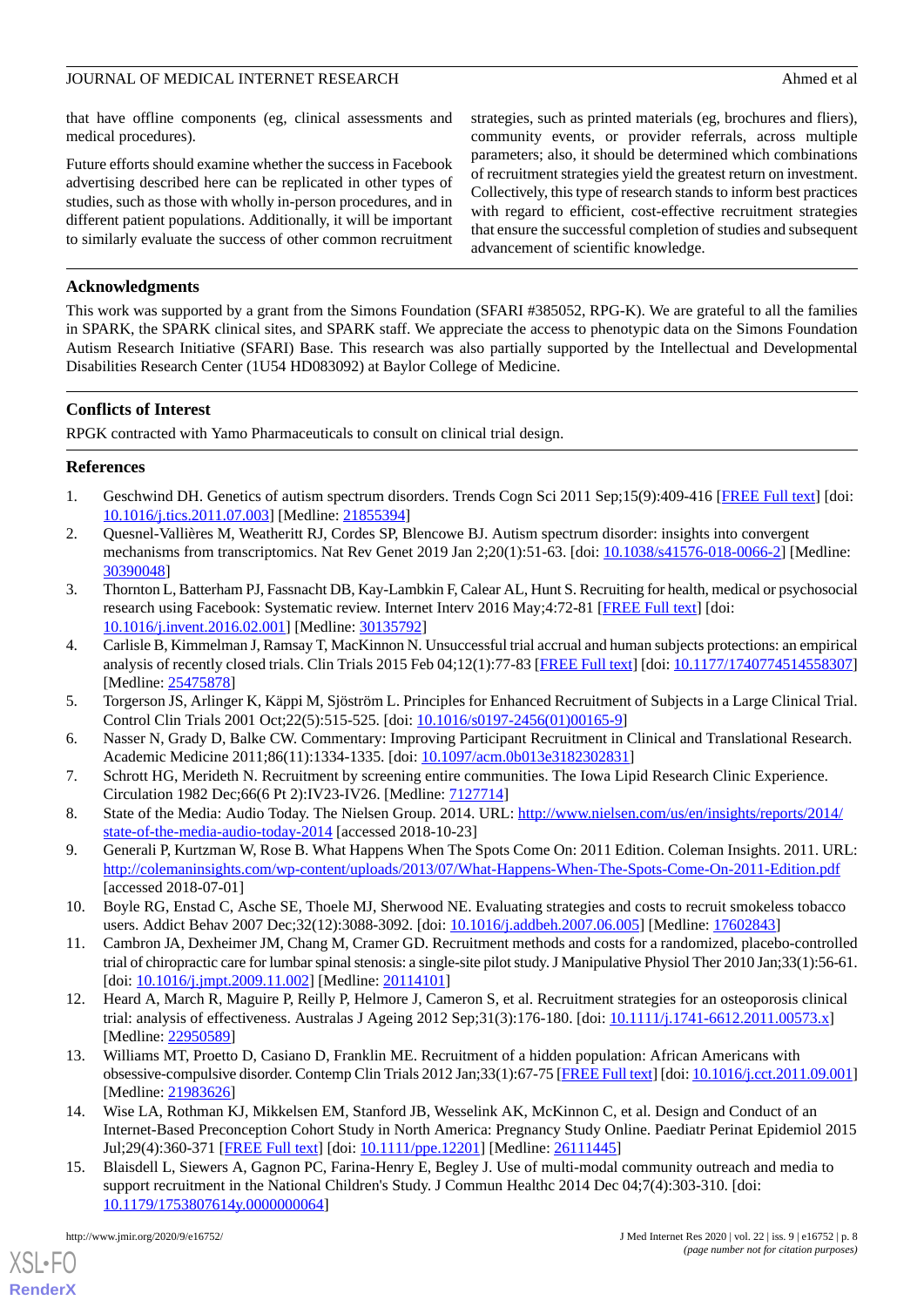- <span id="page-8-0"></span>16. Frandsen M, Walters J, Ferguson SG. Exploring the viability of using online social media advertising as a recruitment method for smoking cessation clinical trials. Nicotine Tob Res 2014 Feb 14;16(2):247-251. [doi: [10.1093/ntr/ntt157](http://dx.doi.org/10.1093/ntr/ntt157)] [Medline: [24127266](http://www.ncbi.nlm.nih.gov/entrez/query.fcgi?cmd=Retrieve&db=PubMed&list_uids=24127266&dopt=Abstract)]
- <span id="page-8-2"></span><span id="page-8-1"></span>17. Smith A, Anderson M. Social Media Use in 2018. Pew Research Center: Internet & Technology. 2018. URL: [http://www.](http://www.pewinternet.org/2018/03/01/social-media-use-in-2018/) [pewinternet.org/2018/03/01/social-media-use-in-2018/](http://www.pewinternet.org/2018/03/01/social-media-use-in-2018/) [accessed 2018-07-02]
- 18. Ammari T, Schoenebeck S, Morris M. Accessing Social Support and Overcoming Judgment on Social Media among Parents of Children with Special Needs. In: Association for the Advancement of Artificial Intelligence. 2014 Presented at: Eighth International AAAI Conference on Weblogs and Social Media; June 1-4, 2014; Ann Arbor, MI p. 22-31 URL: [http://www.](http://www.aaai.org/ocs/index.php/ICWSM/ICWSM14/paper/viewPaper/8032) [aaai.org/ocs/index.php/ICWSM/ICWSM14/paper/viewPaper/8032](http://www.aaai.org/ocs/index.php/ICWSM/ICWSM14/paper/viewPaper/8032)
- <span id="page-8-3"></span>19. Mackintosh VJ, Myers B, Goin-Kochel RP. Sources of information and support used by parents of children with autism spectrum disorders. J Dev Disabil 2005;12(1):41-51 [\[FREE Full text\]](https://oadd.org/wp-content/uploads/2016/12/mackintoshEtAl.pdf)
- <span id="page-8-4"></span>20. Mohd Roffeei SH, Abdullah N, Basar SKR. Seeking social support on Facebook for children with Autism Spectrum Disorders (ASDs). Int J Med Inform 2015 May;84(5):375-385. [doi: [10.1016/j.ijmedinf.2015.01.015](http://dx.doi.org/10.1016/j.ijmedinf.2015.01.015)] [Medline: [25701266](http://www.ncbi.nlm.nih.gov/entrez/query.fcgi?cmd=Retrieve&db=PubMed&list_uids=25701266&dopt=Abstract)]
- <span id="page-8-5"></span>21. Maenner MJ, Shaw KA, Baio J, Washington A, Patrick M, DiRienzo M, et al. Prevalence of Autism Spectrum Disorder Among Children Aged 8 Years - Autism and Developmental Disabilities Monitoring Network, 11 Sites, United States, 2016. MMWR Surveill Summ 2020 Mar 27;69(4):1-12 [[FREE Full text](http://europepmc.org/abstract/MED/32214087)] [doi: [10.15585/mmwr.ss6904a1\]](http://dx.doi.org/10.15585/mmwr.ss6904a1) [Medline: [32214087](http://www.ncbi.nlm.nih.gov/entrez/query.fcgi?cmd=Retrieve&db=PubMed&list_uids=32214087&dopt=Abstract)]
- <span id="page-8-6"></span>22. Zamora I, Williams ME, Higareda M, Wheeler BY, Levitt P. Brief Report: Recruitment and Retention of Minority Children for Autism Research. J Autism Dev Disord 2016 Feb 24;46(2):698-703. [doi: [10.1007/s10803-015-2603-6](http://dx.doi.org/10.1007/s10803-015-2603-6)] [Medline: [26404703](http://www.ncbi.nlm.nih.gov/entrez/query.fcgi?cmd=Retrieve&db=PubMed&list_uids=26404703&dopt=Abstract)]
- <span id="page-8-7"></span>23. SPARK Consortium. SPARK: A US Cohort of 50,000 Families to Accelerate Autism Research. Neuron 2018 Feb 07;97(3):488-493 [[FREE Full text](https://linkinghub.elsevier.com/retrieve/pii/S0896-6273(18)30018-7)] [doi: [10.1016/j.neuron.2018.01.015](http://dx.doi.org/10.1016/j.neuron.2018.01.015)] [Medline: [29420931](http://www.ncbi.nlm.nih.gov/entrez/query.fcgi?cmd=Retrieve&db=PubMed&list_uids=29420931&dopt=Abstract)]
- <span id="page-8-8"></span>24. Lee H, Marvin AR, Watson T, Piggot J, Law JK, Law PA, et al. Accuracy of phenotyping of autistic children based on Internet implemented parent report. Am J Med Genet B Neuropsychiatr Genet 2010 Sep 15;153B(6):1119-1126 [\[FREE](http://europepmc.org/abstract/MED/20552678) [Full text\]](http://europepmc.org/abstract/MED/20552678) [doi: [10.1002/ajmg.b.31103](http://dx.doi.org/10.1002/ajmg.b.31103)] [Medline: [20552678\]](http://www.ncbi.nlm.nih.gov/entrez/query.fcgi?cmd=Retrieve&db=PubMed&list_uids=20552678&dopt=Abstract)
- <span id="page-8-10"></span><span id="page-8-9"></span>25. Harris PA, Lane L, Biaggioni I. Clinical Research Subject Recruitment: The Volunteer for Vanderbilt Research Program www.volunteer.mc.vanderbilt.edu. J Am Med Inform Assoc 2005 Nov 01;12(6):608-613. [doi: [10.1197/jamia.m1722](http://dx.doi.org/10.1197/jamia.m1722)]
- <span id="page-8-11"></span>26. QuickFacts United States. United States Census Bureau. URL:<https://www.census.gov/quickfacts/fact/table/US/PST045219> [accessed 2020-08-25]
- 27. SFARI Base. URL:<https://base.sfari.org/> [accessed 2020-08-25]
- 28. Althoff T, Jindal P, Leskovec J. Online Actions with Offline Impact: How Online Social Networks Influence Online and Offline User Behavior. Proc Int Conf Web Search Data Min 2017 Feb;2017:537-546 [[FREE Full text](http://europepmc.org/abstract/MED/28345078)] [doi: [10.1145/3018661.3018672](http://dx.doi.org/10.1145/3018661.3018672)] [Medline: [28345078](http://www.ncbi.nlm.nih.gov/entrez/query.fcgi?cmd=Retrieve&db=PubMed&list_uids=28345078&dopt=Abstract)]

# **Abbreviations**

**ASD:** Autism Spectrum Disorder **REDCap:** Research Electronic Data Capture **SFARI:** Simons Foundation Autism Research Initiative **SPARK:** Simons Foundation Powering Autism Research for Knowledge

*Edited by G Eysenbach; submitted 21.10.19; peer-reviewed by E Da Silva, A Kulanthaivel; comments to author 15.02.20; revised version received 13.03.20; accepted 20.03.20; published 24.09.20*

*Please cite as:*

*Ahmed KL, Simon AR, Dempsey JR, Samaco RC, Goin-Kochel RP Evaluating Two Common Strategies for Research Participant Recruitment Into Autism Studies: Observational Study J Med Internet Res 2020;22(9):e16752 URL: <http://www.jmir.org/2020/9/e16752/> doi: [10.2196/16752](http://dx.doi.org/10.2196/16752) PMID: [32969826](http://www.ncbi.nlm.nih.gov/entrez/query.fcgi?cmd=Retrieve&db=PubMed&list_uids=32969826&dopt=Abstract)*

©Kelli L Ahmed, Andrea R Simon, Jack R Dempsey, Rodney C Samaco, Robin P Goin-Kochel. Originally published in the Journal of Medical Internet Research (http://www.jmir.org), 24.09.2020. This is an open-access article distributed under the terms of the Creative Commons Attribution License (https://creativecommons.org/licenses/by/4.0/), which permits unrestricted use, distribution, and reproduction in any medium, provided the original work, first published in the Journal of Medical Internet

[XSL](http://www.w3.org/Style/XSL)•FO **[RenderX](http://www.renderx.com/)**